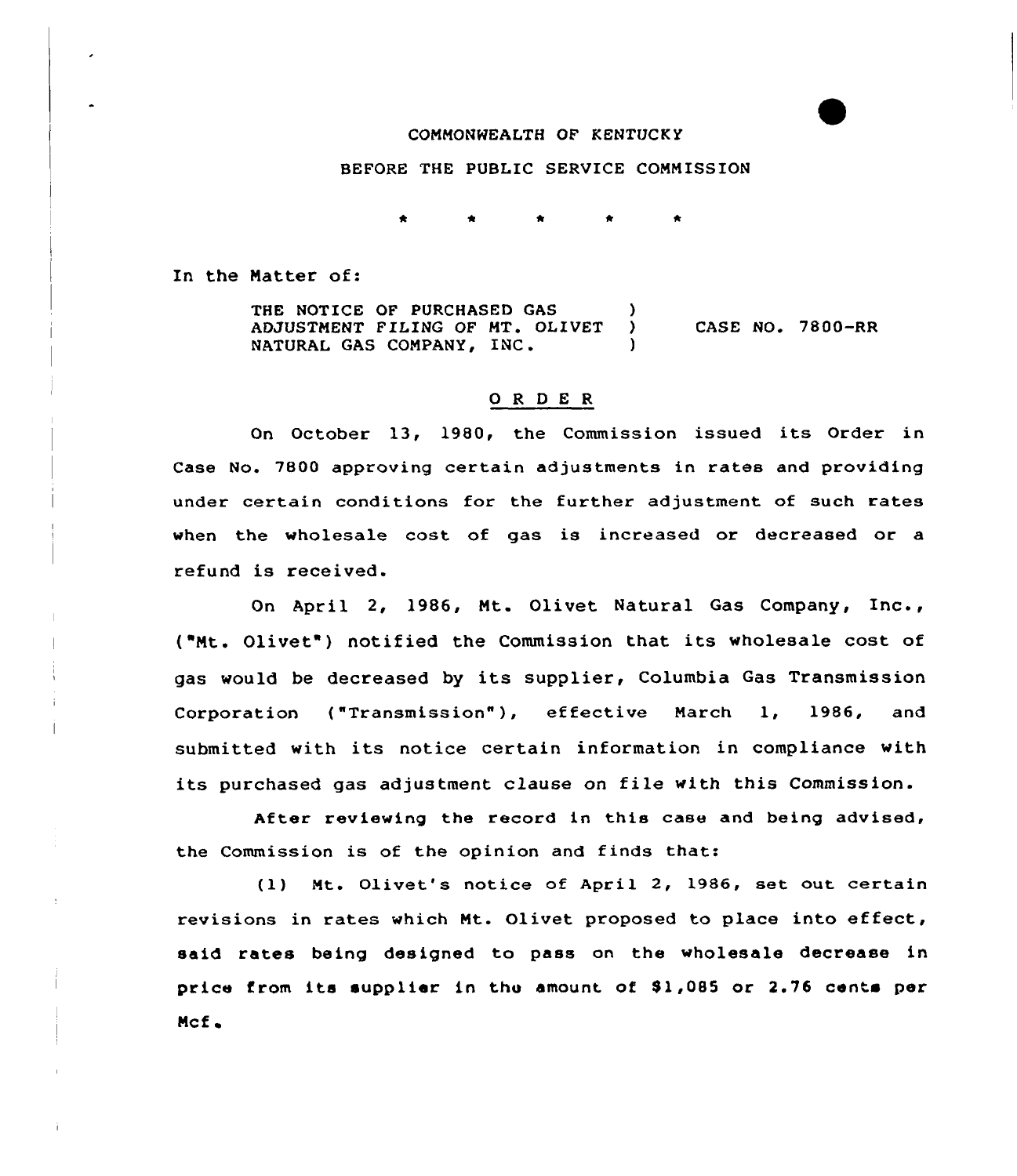(2) Transmission has filed with the Federal Energy Regulatory Commission ("FERC") an application for decreased rates to be effective March 1, 1986.

(3) Mt. Olivet's adjustment in rates under the purchased gas adjustment provisions approved by the Commission in its Order in Case No. 7800, dated October 13, 1980, is fair, just and reasonable and in the public interest and should be effective with gas supplied on and after March 1, 1986.

(4) Mt. Olivet should file with this Commission <sup>a</sup> statement as to whether or not any excess revenues were collected March 1, 1986, to the date the proposed rates are implemented, along with a refund plan for any overcollections.

IT IS THEREFORE ORDERED that:

(1) The rates in the Appendix to this Order be and they hereby are authorized effective with gas supplied on and after March 1, 1986.

(2) Within 30 days of the date of this Order Nt. Olivet shall file with this Commission its revised tariffs setting out the rates authorized herein.

(3) Within 30 days of the date of this Order Mt. Olivet shall file with this Commission as to whether it has any overcollections, along with <sup>a</sup> refund plan, if necessary.

 $-2-$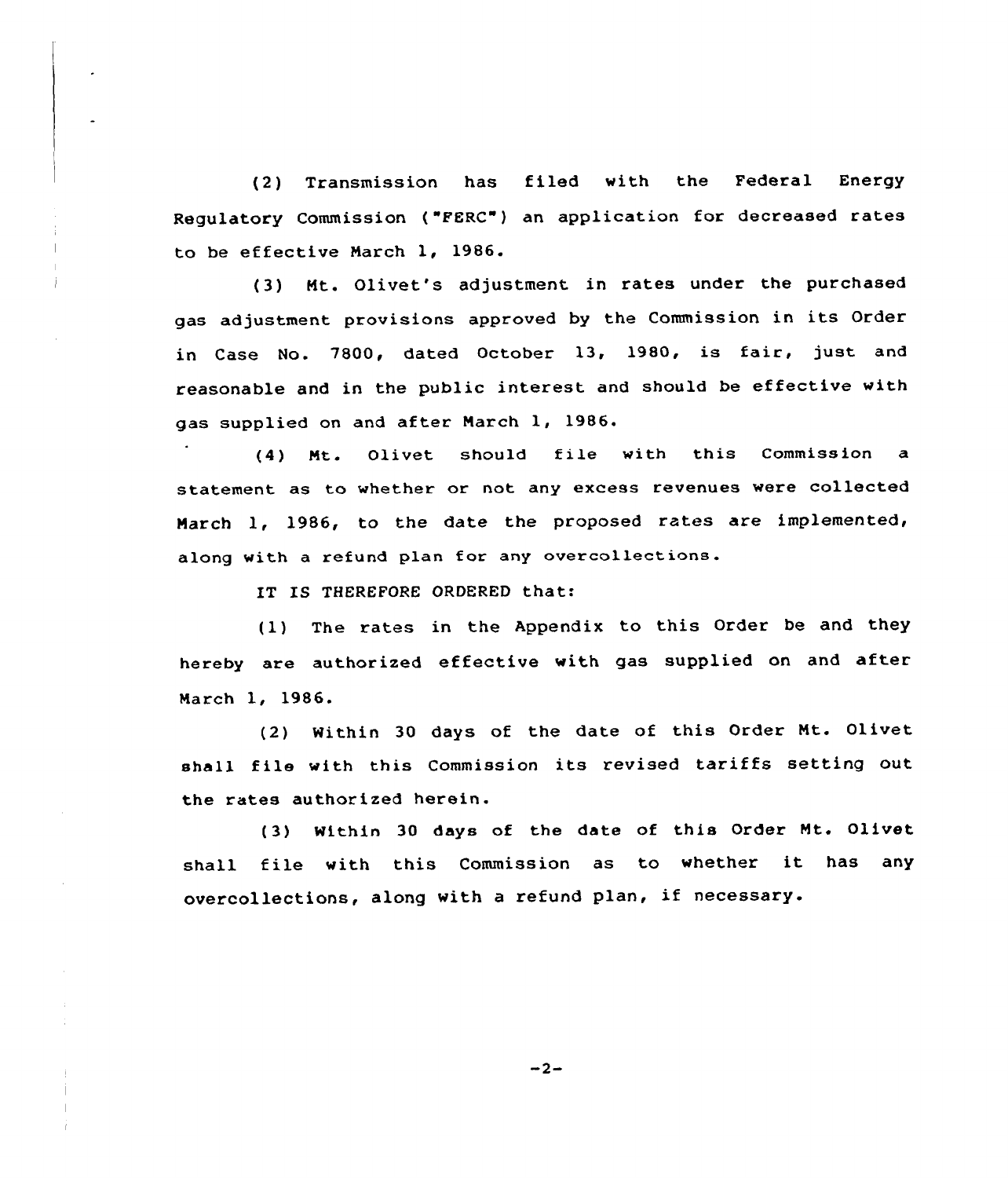Done at Frankfort, Kentucky, this 9th day of April, 1986. PUBLIC SERVICE COMMISSION

rlad Islema hrman Chairman  $\overline{\mathbf{c}}$ e $\overline{\mathbf{c}}$ 

William 2 missioner

ATTEST:

Secretary